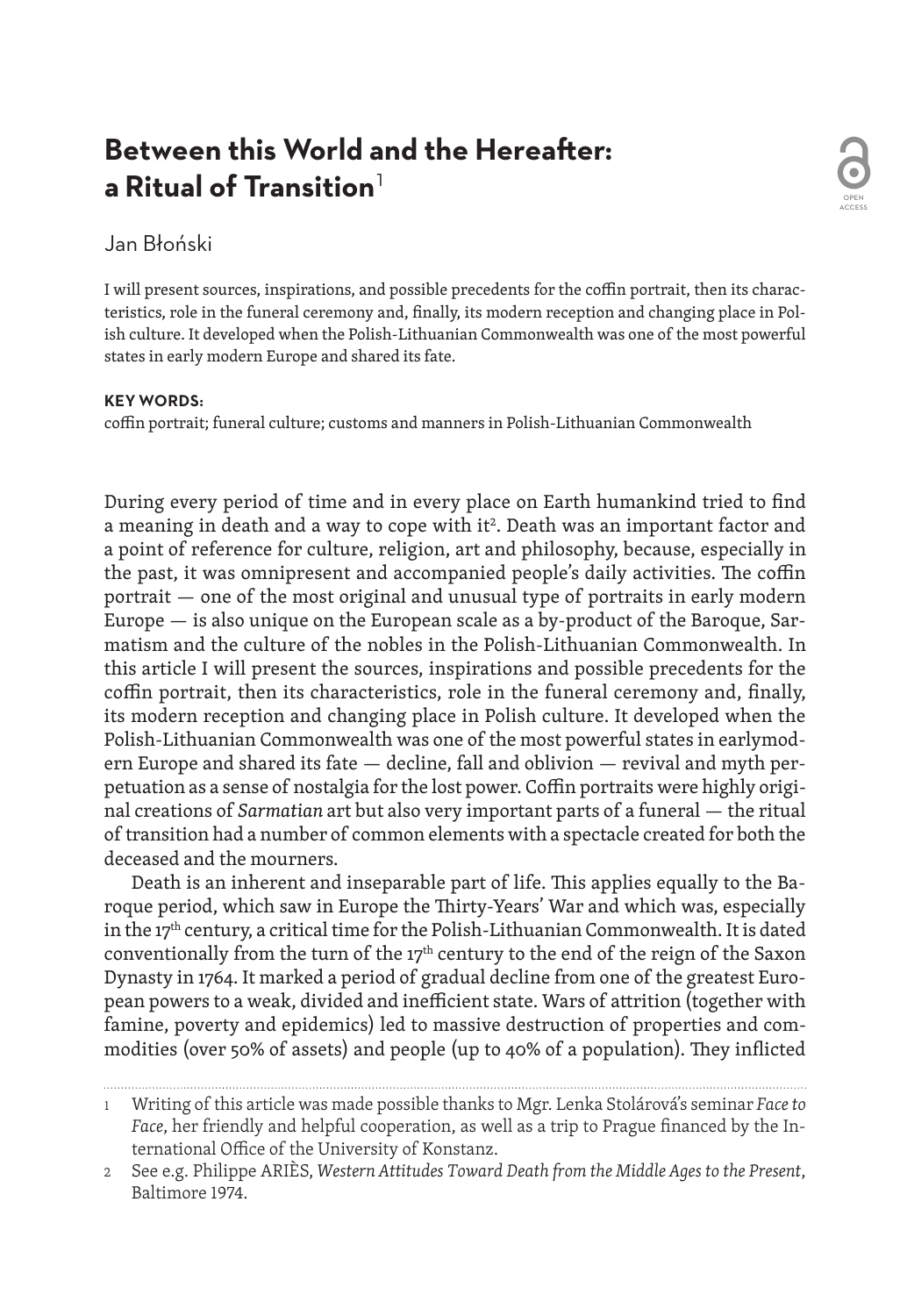unprecedented damage to the hitherto flourishing and powerful kingdom and spelt the beginning of its decline. So began a period of drastic political changes and external and internal conflicts that caused an erosion of the state system, deterioration of the material and intellectual situation of every social group, including the nobles and the clergy<sup>3</sup>. People were exposed on a daily basis to raids, robberies, fires, murders, rapes, and many other cruelties. Also, religion was affected by the dynamic changes. It is thought that the Baroque had a great impact on early modern Polish religious culture, which was also a battlefield in a confessional war: Catholicism, as well as new cultural trends in the Baroque, tried to win people's hearts and minds through the imagination which was expressed in a famous Jesuit motto: "Through the eyes to the soul"4 .

In such circumstances there developed in the Polish-Lithuanian Commonwealth a very specific and unique type of nobles' ideology called "Sarmatism". It was based on the conviction that all the nobles are descendants of an ancient ethnic group, Sarmatians, and therefore have some common features and attributes, such as bravery and hospitality, kindness, appreciation of the freedom and profit of the fatherland, following of the knight's ethos and hard "men's" life, as well as engagement in politics<sup>s</sup>. Since Sarmatism affected every part of life, it comes as no surprise that it affected art<sup>6</sup>.

### **SOURCES OF THE COFFIN PORTRAIT**

Fayum mummy portraits, which are named after the place where they were found in the oasis of Fayum in northern Egypt, originated between the  $1<sup>st</sup>$  century BC and the 1st century AD, in the Roman Imperial era. The paintings were highly naturalistic — the authors depicted the models realistically and "recorded their personal features", so that the faces, for example, vary much more than the attires<sup>7</sup>. People are presented against a monochrome background, *en face*, with the head slightly turned that one ear is less visible than the other. Encaustic paintings on small wooden panels were put on the top of the mummy to cover its face. As Barbara Borg points out, "the development of mummy portraiture may represent a combination of Egyptian and Roman funerary tradition, since it appears only after Egypt was established as a Roman province"8 .

- 4 Janusz TAZBIR, *Szlachta i teologowie* [Nobility and the theologians], Warszawa 1987, p. 56.
- 5 Jakub NIEDŹWIEDŹ, *Sarmatyzm, czyli tradycja wynaleziona* [Sarmatism or the invented tradition], Teksty Drugie, 2015, Nr. 1, pp. 46–62, here p. 48.
- 6 See: Tadeusz ULEWICZ, *Sarmacja. Zagadnienie sarmatyzmu w kulturze i literaturze polskiej*  [Sarmatia. The issues of Sarmatism in the Polish culture and literature], Kraków 2006.
- 7 Susan WALKER, *Mummy portraits and the Roman portraiture*, in: eadem (ed.), Ancient faces. Mummy Portraits from Roman Egypt, New York 2000, pp. 23–26.
- 8 Barbara BORG, *Der zierlichste Anblick der Welt… Ägyptische Porträtmumien*, Mainz 1998, p. 40sq.

<sup>3</sup> Mirosław BRZOZOWSKI, *Teoria kaznodziejstwa (wiek XVI—XVIII)* [Theory of preaching. 16–18<sup>th</sup> centuries], in: Marian Rechowicz (ed.), Dzieje teologii katolickiej w Polsce II/1, Lublin 1975, p. 396.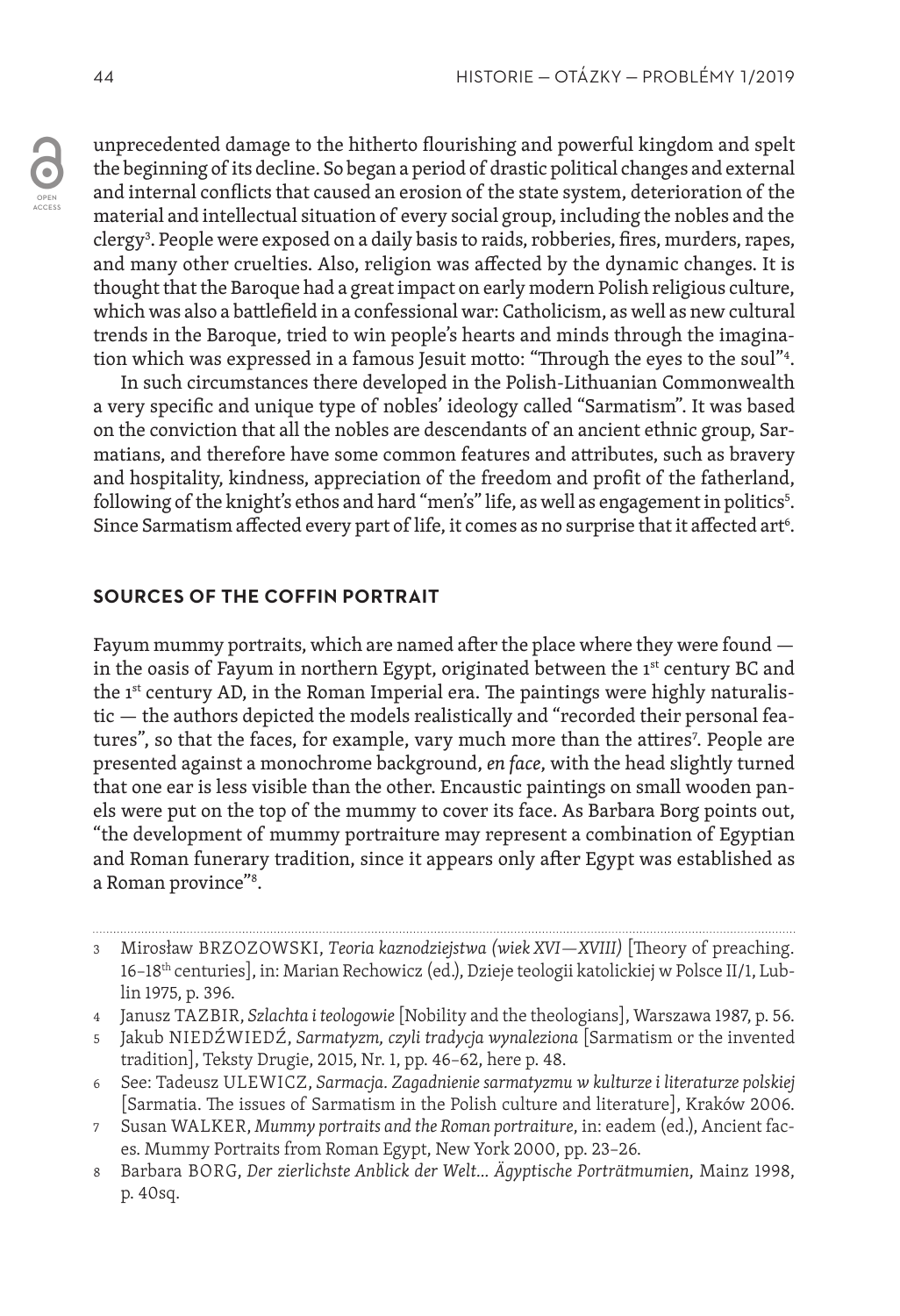In the 1930s the Polish art historian Alfred Brosig noted "I don't know, where does the custom of putting dead persons images came from to Poland. It, however, resembles a similar custom of ancient Egyptians, that is those famous Egyptian, Greek-Egyptian and Hellenistic encaustic portraits of mummies painted on small wooden panels"9 . Although some art historians tried to show direct inspirations and links between the mummies' and the coffin portraits<sup>10</sup>, there is no sound evidence for that.

The term *Eikon*, from the Greek "image", "portrait", may be applied to different works of art, including sculptures, mosaics and various other techniques, though the Eastern Church has a very specific and complex understanding of an icon, going far beyond the artistic features<sup>11</sup>. Nevertheless, here I would like to focus on those characteristics that may be important in the context of the coffin portrait. An icon depicts a saint, an angel or a divine being, presented, as in the Fayum mummy portrait, *en face*, looking ahead. But, contrary to the aforementioned paintings, icons evolved more in the direction of allegoric representations rather than realistic ones. Depending on the icon, the background may be more detailed, presenting a biblical scene, attributes of a saint, symbols, or names written in Cyrillic.

With the economic crisis heralding the decline of the Roman Empire, the art of mummy portraits declined, but the tradition of panel paintings and frontally presented people survived in Byzantine icons, where it was directly linked to Christianity. Orthodoxy outlasted the Byzantine Empire and was kept alive in the Russian Empire and other lands of Eastern Europe. Due to the proximity, good political, economic and cultural relations plus the wars and mutual influences, the style was imported to the Polish-Lithuanian Commonwealth, affecting not only its Orthodox or Uniate citizens but also the Catholic confession $12$ . A typical example of this influence is a painting of the Black Madonna of Częstochowa — the painting was executed for the Queen of Poland in 1717 and remains the most important religious image in present-day Poland<sup>13</sup>. In the 17<sup>th</sup> century there were a great many of miraculous paintings in Poland, not only in a form resembling icons (some of them were stolen

- 9 Quoted according to Joanna DZIUBKOWA, *Stoj pogrzebnicze, a pod glancem tey blachy upatruj prześwietne popioły*, in: eadem, Vanitas: Portret trumienny na tle sarmackich obyczajów pogrzebowych [Coffin portrait in the context of the Sarmatian funeral customs] (catalogue), Poznań 1996, p. 18.
- 10 Taduesz DOBRZENIECKI, *Geneza polskiego portretu trumiennego* [The evolution of the Polish coffin portrait], in: Portret. Funkcja — forma — symbol [Portrait. Function — Form — Symbol], Warszawa 1990, pp. 73–88.
- 11 See: Piotr CHOMIK, *Kult ikon Matki Bożej w Wielkim Księstwie Litewskim w XVI–XVII wieku*  [The cult of icons of Mother of God in Lithuania in 16<sup>th</sup>-17<sup>th</sup> centuries], Białystok 2003, pp. 27–30.
- 12 See: Mirosław KRUK, *Ikony-obrazy w świątyniach rzymsko-katolickich dawnej Rzeczypospolitej* [Icons — images in Roman Catholic churches of the old Polish-Lithuanian Commonwealth], Kraków 2011.
- 13 Joanna DZIUBKOWA, *Gdzie Wschód spotyka Zachód: portret osobistości dawnej Rzeczypospolitej 1576–1763: Muzeum Narodowe w Warszawie, 22 maja — 31 lipca 1993* [Where the East meet the West: portrait of personnalities of the old Polish-Lithuanian Commonwealth 1576–1763: National Museum in Warsaw, 22nd May — 31st July 1993], Warszawa 1993.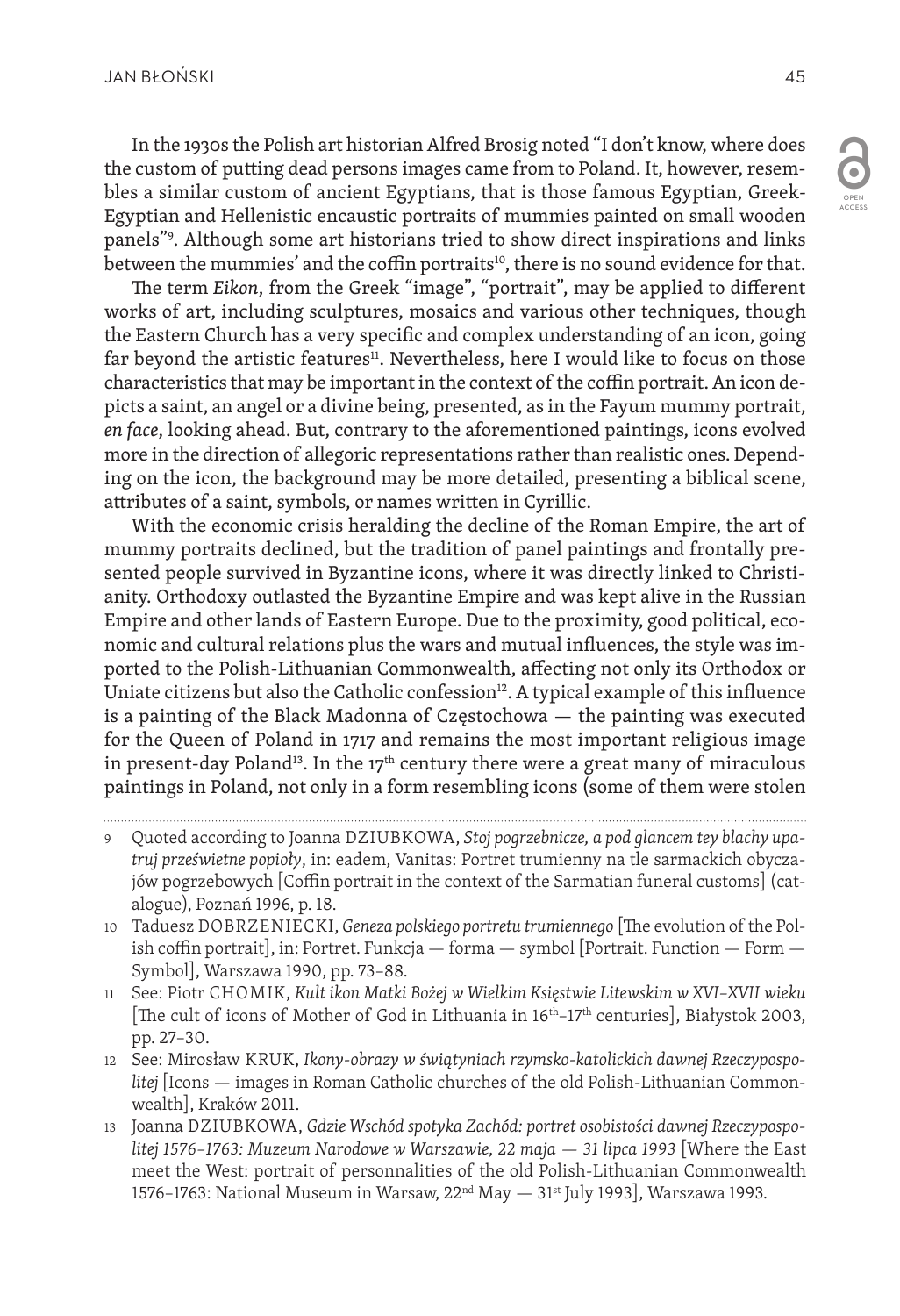in Russia during the recurrent wars); they were also associated with the East in various legends explaining their origins<sup>14</sup>. It is easy to see that the composition of an icon as well as the representation of a person are very similar to those found later in the coffin portraits.

The last source of the coffin portrait, probably of the utmost importance, is the Baroque Polish, also known as the "Sarmatian portrait". It was a local emanation of a general tendency in European painting of that time and it developed and gained in popularity within the aforementioned time frames  $-$  from the end of the 16<sup>th</sup> century to the second half of the  $18<sup>th</sup>$  century. The most frequent subjects were members of the nobility desirous of displaying their social status. "A common feature of portrayed people is a kind of a superficial biologism, often an expression of a haughtiness and self-confidence enhancing their social significance, and in an even stronger way a mere fact of physic existence"15. The sitter was presented in a realistic way, at least as far as their physiognomy was concerned, with attributes symbolizing their belonging to a social class, office, merits and virtues — such as a book, *karabela* (sort of carabine), cap, mace, or a coat of arms. The person in the picture also wore a traditional national costume — a long garment with sleeves and buttons (*żupan*), over it a robe called *kontusz*, tied with a long, wide sash called *pas kontuszowy* (or more ornamented and expensive *slutski* sash). The attire was usually in vivid colours so that the two parts contrasted with each other. The background was stylized as an antique image, with a Greek column or a drapery.

Those oriental elements exert a fascination with the East and are a trace of a much broader influence from Ukraine, Russia, and Turkey. This is largely manifested in the Sarmatian attires, the shape of the swords and haircuts<sup>16</sup>, as we can now observe in those portraits. "Polish painting, represented by guild painters, king's servants and magnate's courtiers or by non-professionals from cities and noblemen, was a provincial painting, although not deprived of some characteristic features that testify in favour of its separateness"<sup>17</sup>. While the Sarmatian portrait was meant to present a person in the prime of life and with all the attributes befitting their status, the coffin portrait was more simple and modest.

<sup>14</sup> Jan KRACIK, *Święte obrazy wśród grzesznych Sarmatów: ze studiów nad recepcją kultowego dziedzictwa* [Saint images among the sinnful Sarmatians: studying the reception of the cult heritage], Nasza Przeszłość 76, 1991, pp. 141–192.

<sup>15</sup> Tadeusz DOBROWOLSKI, *Polskie malarstwo portretowe: ze studiów nad sztuką epoki sarmatyzmu* [The Polish portrait painting: studying the art of the era of Sarmatism], Kraków 1948, p. 211.

<sup>16</sup> See: T. ULEWICZ, *Sarmacja*, p. 197.

<sup>17</sup> T. DOBROWOLSKI, *Polskie malarstwo portretowe*, p. 200. Nevertheless, Jarosława Szczepańska draws some interesting analogies with Neapolitan sepulchral sculptures, see EADEM, *Malowane portrety epitafijne na Mazowszu z XVII i pocz. XVIII wieku* [Painted epitaph portraits in the Mazovia from the 17<sup>th</sup> and the beginning of 18<sup>th</sup> century], Rocznik Mazowiecki 2, 1969, pp. 253–297, here pp. 257–258.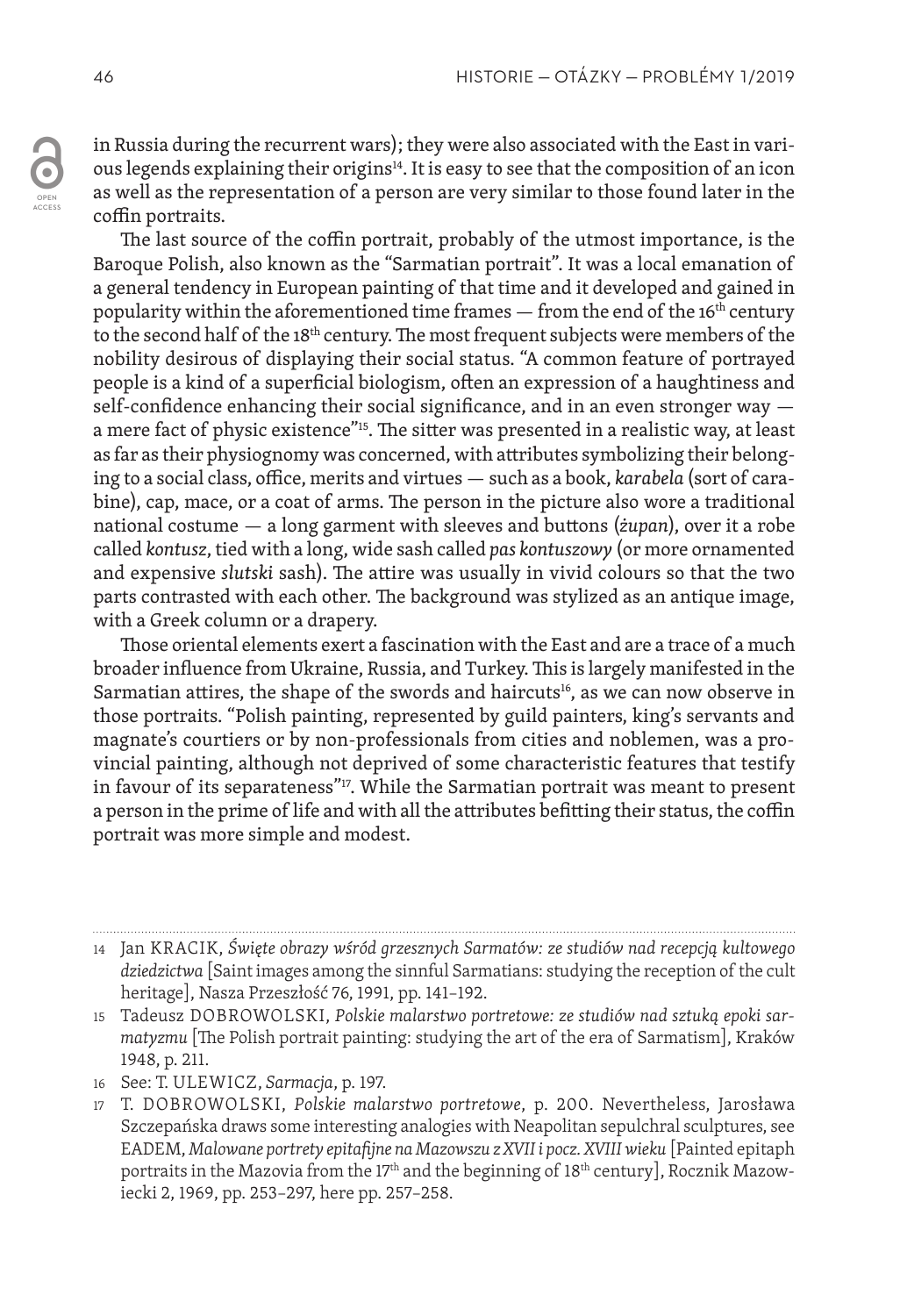### **THE COFFIN PORTRAIT**

In a way, the coffin portrait may be seen as a very specific subtype of the Sarmatian portrait which evolved from the broader genre. But, in contrast to its ancestor, the background is usually plain and monochrome in order to focus attention on the face and the character. The most important and unique feature of the coffin portrait is its shape. A metal sheet (in copper, tin or lead) with a painting in oil was most often hexagonal and made to fit the inside of the coffin where it was placed. This was the outcome of the evolution of the coffin portrait, because the first one, a portrait of the Hungarian King of the Polish-Lithuanian Commonwealth, Stephen Báthory, 1588, attributed to Marcin Kromer<sup>18</sup> — was rectangular and put, like the Fayum portraits, on the top of the coffin, probably without any special function. This ran contrary to Baroque poetry, literature, or sermons, which tend to idealize and exaggerate the subject's virtues)<sup>19</sup>. "The coffin portrait was dominated by tints of flaming red, yellow and brown. The paleness of the complexion was balanced by accenting blushing cheeks and red lips"<sup>20</sup>. Yet one can notice all the flaws and weaknesses of the person  $-$  he or she is shown without beautifying nor smoothing. This was meant to create the impression that the deceased, portrayed as being still alive, is taking part in the ceremony, watching the guests and the family. In that form the coffin portrait remained as a separate genre without any significant changes until the end of the Polish-Lithuanian state in 1795<sup>21</sup>.

Tadeusz Chrzanowski holds that "veristic explicitness, naïve minuteness, and syntheticity of minor elements (background, even attributes), graphic concreteness — all this gains meaning in the context of death, faith and attitude towards eternity. […] The coffin portrait is above all an expression of complacency, safe trust in the efficiency of state privileges as well as in the afterlife"<sup>22</sup>. As the art historian points out, one can get the impression that the Polish nobility was not afraid of death in an eschatological sense, maybe only in a physical and material sense — as an illness and decay, not as meeting with God. This can be understood in the context of the funeral ceremony in which the coffin portrait played an important role.

Already, in the  $17<sup>th</sup>$  century, Polish funerals were considered by foreign observers as lavish and exceedingly sumptuous. "There is so much pomp and ceremony in Polish funerals that you would sooner take them to be a triumphant event than the burial of the dead." $23$  — wrote in 1698 Bernard O'Connor, the British physician to King John III Sobieski, who wrote down his memories and observations for his

<sup>18</sup> See: J. DZIUBKOWA, *Stoj pogrzebnicze*, p. 21.

<sup>19</sup> Tadeusz CHRZANOWSKI, *Ciało sarmackie* [Sarmatian body], Teksty: teoria literatury, krytyka, interpretacja 32, 1977, Nr. 2, pp. 54–83, here p. 57.

<sup>20</sup> Zbigniew KUCHOWICZ, *Obyczaje i postacie Polski szlacheckiej XVI i XVII wieku* [Customs and figures of noble Poland of 16<sup>th</sup> and 17<sup>th</sup> century], Warszawa 1993, p. 253.

<sup>21</sup> T. DOBROWOLSKI, *Polskie malarstwo portretowe*, pp. 146–148.

<sup>22</sup> T. CHRZANOWSKI, *Ciało sarmackie*, p. 62.

<sup>23</sup> Bernard O'CONNOR, *Historia Polski*, transl. W. Duży, T. Falkowski, P. Hanczewski, K. Pękacka-Falkowska, London 1698/Warsaw 2012, p. 482.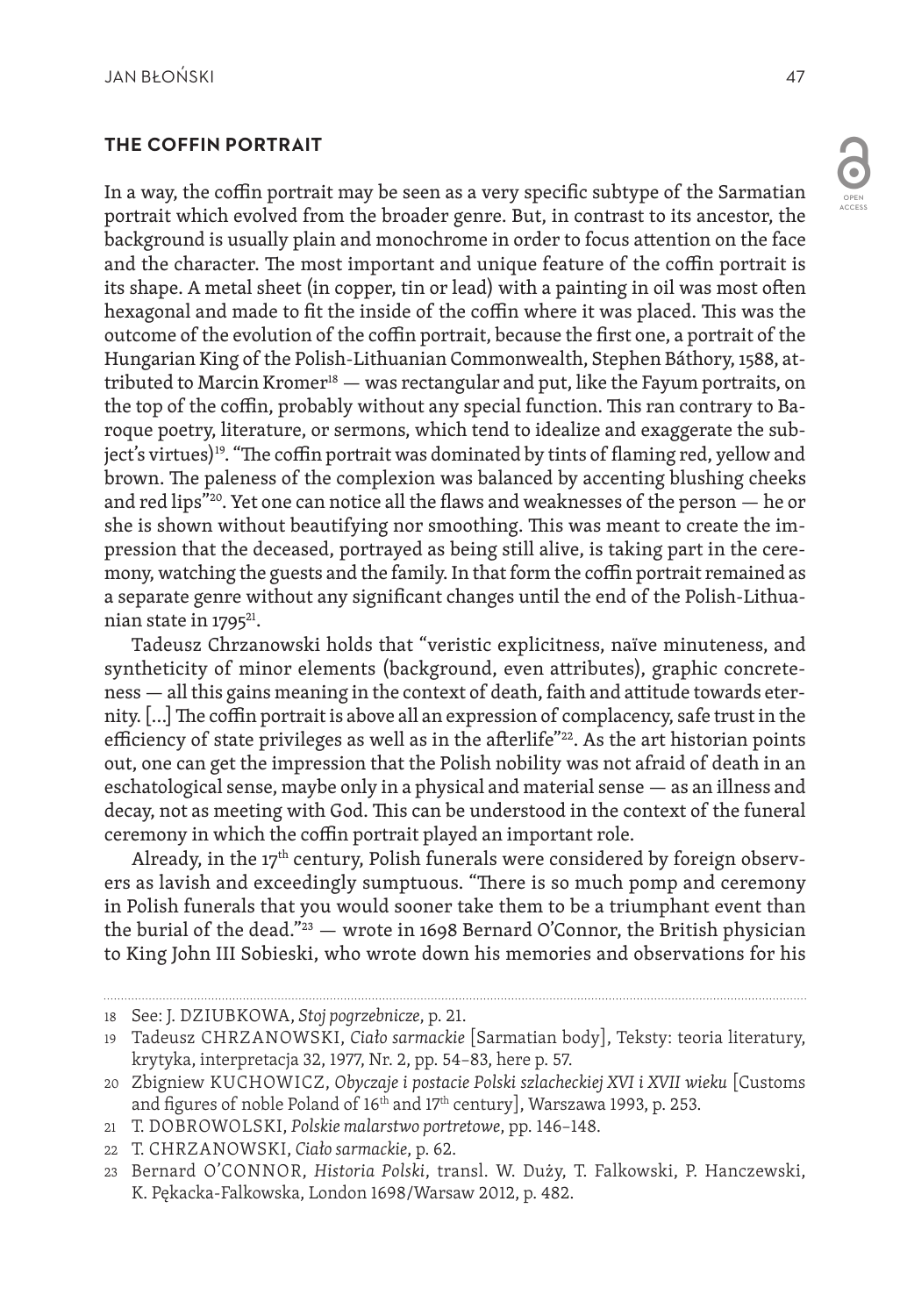fellow Englishmen. His account, very accurate though sometimes superficial and naïve, serves as one of the most interesting sources for the Polish customs and manners as seen by a foreigner<sup>24</sup>. Also Jan Kmita, a printer from the town of Lubcz, wrote a short book about the funeral of Hetman Krzysztof Radziwiłł, with a detailed description of the ceremony, as though it was a scenario for this event<sup>25</sup>. We can learn in it about the homilies delivered, and what is also interesting is the excuse that Kmita provides in the preface for the lavishness of the funeral, namely that a great man deserves great honours<sup>26</sup>. This is in accordance with the testimony of O'Connor and many other sources. The problem is that the *theatrum funebris* often contrasted with the last will of the deceased and their wish for modesty and simplicity. For instance, Jan Bystroń quotes the last will of Krzysztof Szczedrowski, a rich nobleman from Greater Poland — who asks his descendants for a funeral to be as humble as possible, without any grandeurs, sermons, or a procession<sup>27</sup>. This rather common problem was often solved by conducting two ceremonies — a humble one for the dead, and a second for the living ones — lavish and pompous, full of splendour and glamour<sup>28</sup>.

Therefore, the period between a death and the ceremony often lasted a few weeks. The family of the deceased waited before the ceremony for all the relatives and guests to arrive, sometimes from very distant provinces. During that time the body was presented to the public and a mass for the soul of the deceased was celebrated every day<sup>29</sup>. Usually, this was the time when coffin portraits were painted, though it happened from time to time that some nobleman ordered one during his lifetime<sup>30</sup>. Joanna Dziubkowa sees here another reason for the popularity of coffin portraits — "With the necessity of long procedure of preparing the body from the moment of death to the funeral, apart from short-term preservative methods, other means were resorted to. The coffin was furnished with a small glass that allowed to see the face

- 25 Jan KMITA, *Proces pogrzebu s. pamięci […] Krzysztofa Radziwiła* [The course of the funeral of holy memory Krzysztof Radziwił], Lubcz 1641, available online: https://jbc.bj.uj.edu.pl/dlibra/doccontent?id=364882 [retrieved 31. 7. 2019]. See also: Mariola JARCZYKOWA, *Kultura funeralna Radziwiłłów Birżańskich w świetle kazań pogrzebowych z pierwszej połowy XVII wieku* [Funeral culture of Radziwiłł of Birże in the light of funeral sermons from the first half of the 17<sup>th</sup> century], Studia Bibliologiczne 6, 1993, pp. 40-51.
- 26 J. KMITA, *Proces pogrzebu*, c. a2. v.
- 27 Jan S. BYSTROŃ, *Dzieje obyczajów w dawnej Polsce II* [History of customs of old Poland], Warszawa 1976, pp. 2–93.
- 28 Marceli KOSMAN, *Litewskie kazania pogrzebowe z pierwszej połowy XVII wieku* [Lithuanian funeral sermons from the first half of the 17th century], Odrodzenie i Reformacja w Polsce 17, 1972, pp. 87–114, here p. 89.
- 29 Juliusz CHROŚCICKI, *Pompa funebris. Z dziejów kultury staropolskiej* [From the history of Old Polish culture], Warsaw 1974, p. 50.
- 30 For the time of painting the portraits see the discussion in: Bartlomiej LYCZAK, *The coffin portrait and the celebration of death in Polish-Lithuanian Commonwealth in the Modern Period*, IKON. Journal of Iconographic Studies 4, 2011, pp. 233–242, here p. 240.

<sup>24</sup> Sabina FLANCZEWSKA, *Bernard O'Connor i jego "The History of Poland"* [Bernard O'Connor and his "The History of Poland"], Biuletyn Biblioteki UMCS 24, 1976, nr. 4, pp. 13–19.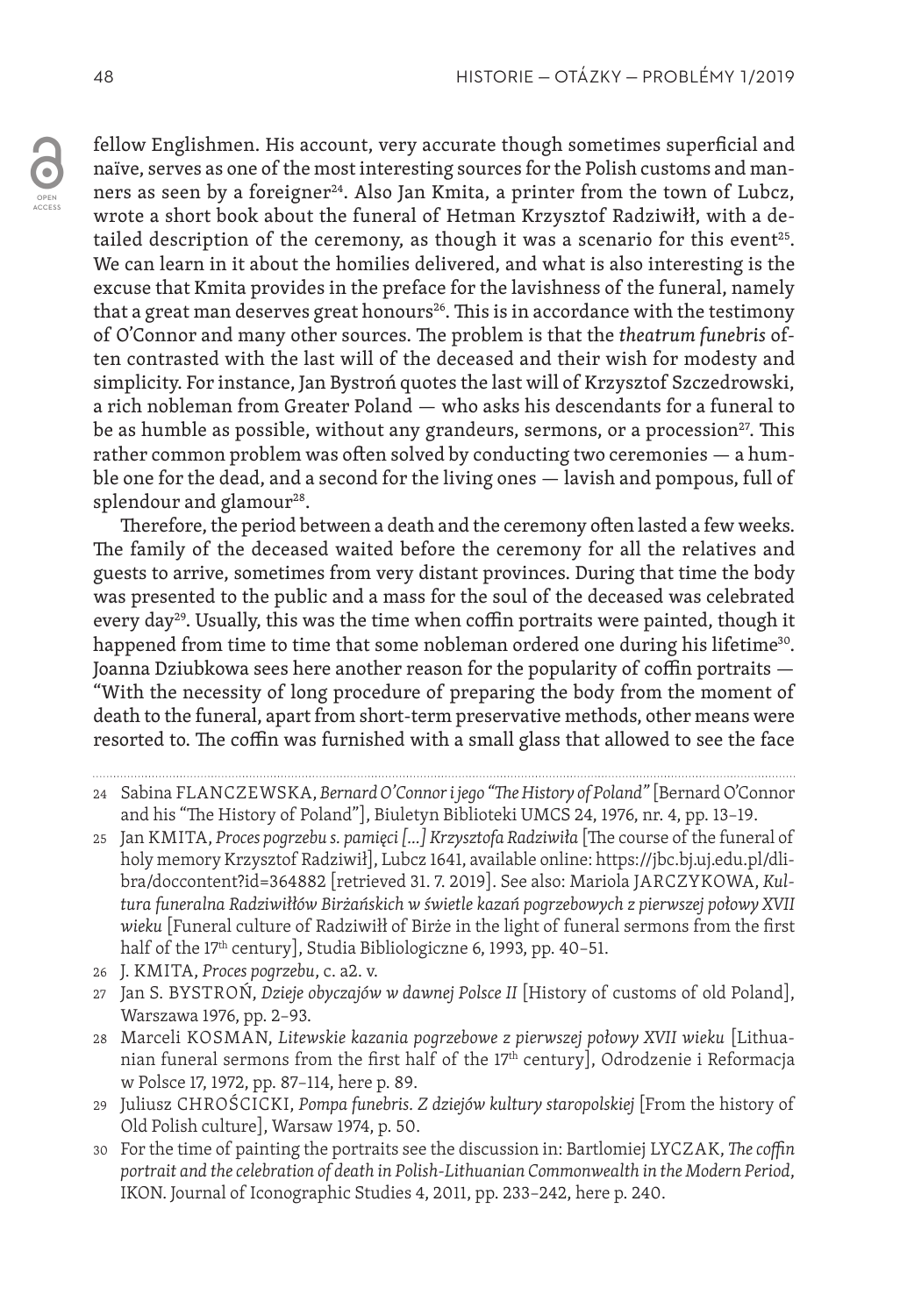ACCESS

of the deceased. Undoubtedly easier was, however, to put the painted portrait on the coffin"31. Waiting for the funeral was also a time for mourning, remembrance and lamenting. The latter intensified during the very ceremony and is discernible in sources (sermons, diaries, poetry) from that time<sup>32</sup>.

In the centre of the church there was a *castrum doloris* (Latin for "the castle of grief "), which was a form of a richly ornamented catafalque decorated with a baldachin, candles, a coat of arms, and surrounded by columns or monuments, with a platform for the coffin and a coffin portrait<sup>33</sup>. The latter element, it is worth noting again, presented a living person, as though he or she was among the gathered guests, observing and taking an active part in the ceremony. The person presented in the coffin portrait was therefore on the borderline between worldly and future life. The official mass started often with a gun salute. After it, an *archimimus*, an actor playing the deceased, wearing his or her clothes and attributes approached the coffin riding a horse and fell down to symbolize death and the final farewell. Depending on the rank and position of the deceased the attributes — weapons (such as a hetman's mace), rings, seals, and the like  $-$  were broken<sup>34</sup>. Then a procession with the coffin left the church and went to the burial place and a tomb. If a nobleman was buried in a church crypt, the procession walked around the church and came back. Bernard O'Connor also gave a detailed description of a typical funeral procession: The body is put in the coffin, which is placed on the hearse or in a wagon drawn by six horses, while everything is covered by a black veil. The coffin is covered by a black velvety shroud, with a red satin cross in the middle, and sag from it six long, black silk tassels held by the housemates of the deceased. They all wear funeral attire. In front of the wagon walk priests, monks and huge mass of people, each with a white wax burning torch in the hand. Closest to the hearse move three horsemen, holding weapons of the deadman — one wields his sword, second his lance, and the third one his arrow35.

When the coffin was placed in the tomb, the relatives delivered (usually laudatory) speeches, the coffin portrait and the coat of arms of the deceased were hung on the church wall along with the banners, the so-called *labara funebria* — they were as popular as the coffin portraits (for example, after the Moscow incursion in 1613 several dozen of them were hung in the Bernardine church in Lviv<sup>36</sup>). Not many of them have survived due to the frailty of the materials.

33 J. CHROŚCICKI, *Pompa funebris*, pp. 125–139.

<sup>31</sup> J. DZIUBKOWA, *Stoj pogrzebnicze*, p. 20.

<sup>32</sup> Bogdan ROK, *Człowiek wobec śmierci w kulturze staropolskiej* [Man towards death in the Old Polish culture], Wroclaw 1995, pp. 65–72.

<sup>34</sup> Ibid., p. 52.

<sup>35</sup> B. O'CONNOR, *Historia Polski*, p. 483.

<sup>36</sup> J. S. BYSTROŃ, *Dzieje obyczajów w dawnej Polsce*, p. 114.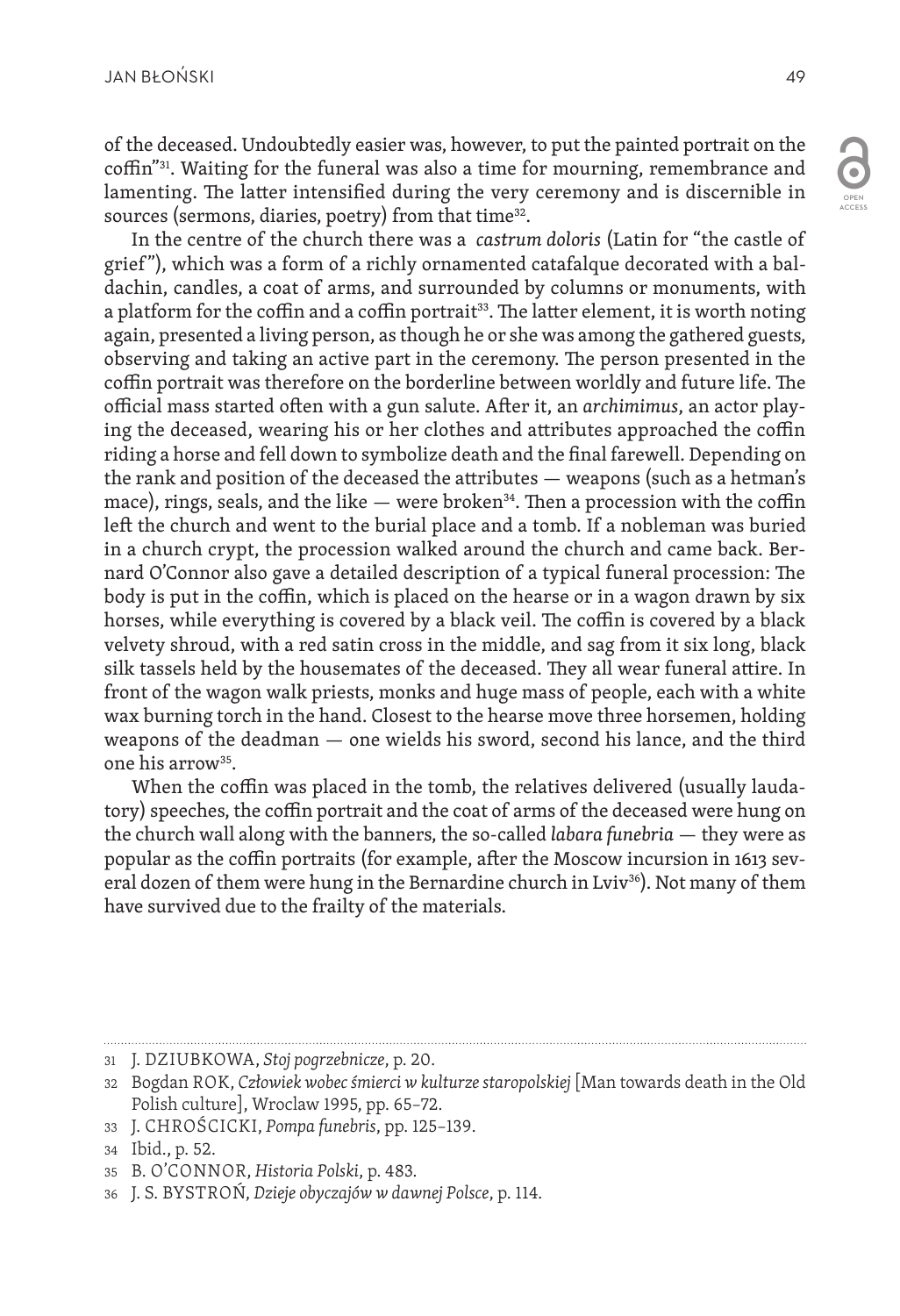#### **MODERN RECEPTION**

Today, the "ribald man with a cranky look"<sup>37</sup>, a Sarmatian nobleman from the coffin portraits seems to be a stereotypical Pole. This image was perpetuated by the 19<sup>th</sup> and 20th century in literature, especially by the national bard Adam Mickiewicz and his epic poem *Sir Thaddeus,* and the Nobel-prize winner, Henryk Sienkiewicz, with his trilogy about the 17<sup>th</sup> century wars  $-$  both authors depicted the Sarmatian gentry and their customs or at least their representation of them, creating the myth of the Polish-Lithuanian Commonwealth, its culture and ideology<sup>38</sup>.

The coffin portrait became a very important part of this heritage. It has added a very realistic image to the literary and poetic characteristics. Thanks to its realism and lack of idealization it could express ambivalent sides of the same phenomenon. On the one hand, the gentry were admired for inventing a political system that was ahead of its time, making the Polish-Lithuanian Commonwealth one of the most powerful states in Europe, tolerant of different confessions, with a flourishing economy and culture. On the other hand, the same gentry were blamed for parochialism and narrow-mindedness, xenophobia, egoism and overbearing and political ineptness that finally ended up with the Partitions of Poland  $(1772-1795)^{39}$ . This complex and contradictory image is in keeping with Polish history and its decline in the Baroque period. A popular simplified image of the Sarmatian culture was present also in historical descriptions, although, as Jakub Niedźwiedź points out, this interpretative category becomes less and less popular and modern historians pay more attention to the diversity of the Commonwealth's culture<sup>40</sup>. Nevertheless, it still plays an important role in the current political discussions (as a frame of reference) or in the pop-culture, as a popular image of Polish history. After World War II, the coffin portrait also generated interest in art historians and museums, and thanks to this, became widely recognized as a part of the national heritage.

This peculiarly Polish genre of the Baroque was exhibited at art shows quite as often as the Sarmatian portrait. It was a phenomenon completely incomparable to anything that might be found outside the country. Coffin portraits had a close connection to Polish funeral customs of their time. They were exhibited as some of the best examples of the realist tendencies in the local art of the period and as one of the most important elements in the rich cultural heritage of the Baroque era.<sup>41</sup>

Therefore, Baroque coffin portraits have taken pride of place in the Polish collective imagination and will for a long time shape the view of the past not only of professional historians, but also of the public-at-large.

- 39 T. ULEWICZ, *Sarmacja*, p. 197 and ff.
- 40 J. NIEDŹWIEDŹ, *Sarmatyzm*, p. 60.
- 41 E. KŁODA A. SZELĄG, *"Ribald Man"*, p. 11.

<sup>37</sup> Emil KŁODA — Adam SZELĄG, *"Ribald Man with a cranky look". The Sarmatian portrait as the pop-cultural symbol of Baroque art in Poland*, Journal of Art Historiography 15, 2016, pp. 1–27.

<sup>38</sup> See: J. NIEDŹWIEDŹ, *Sarmatyzm*.